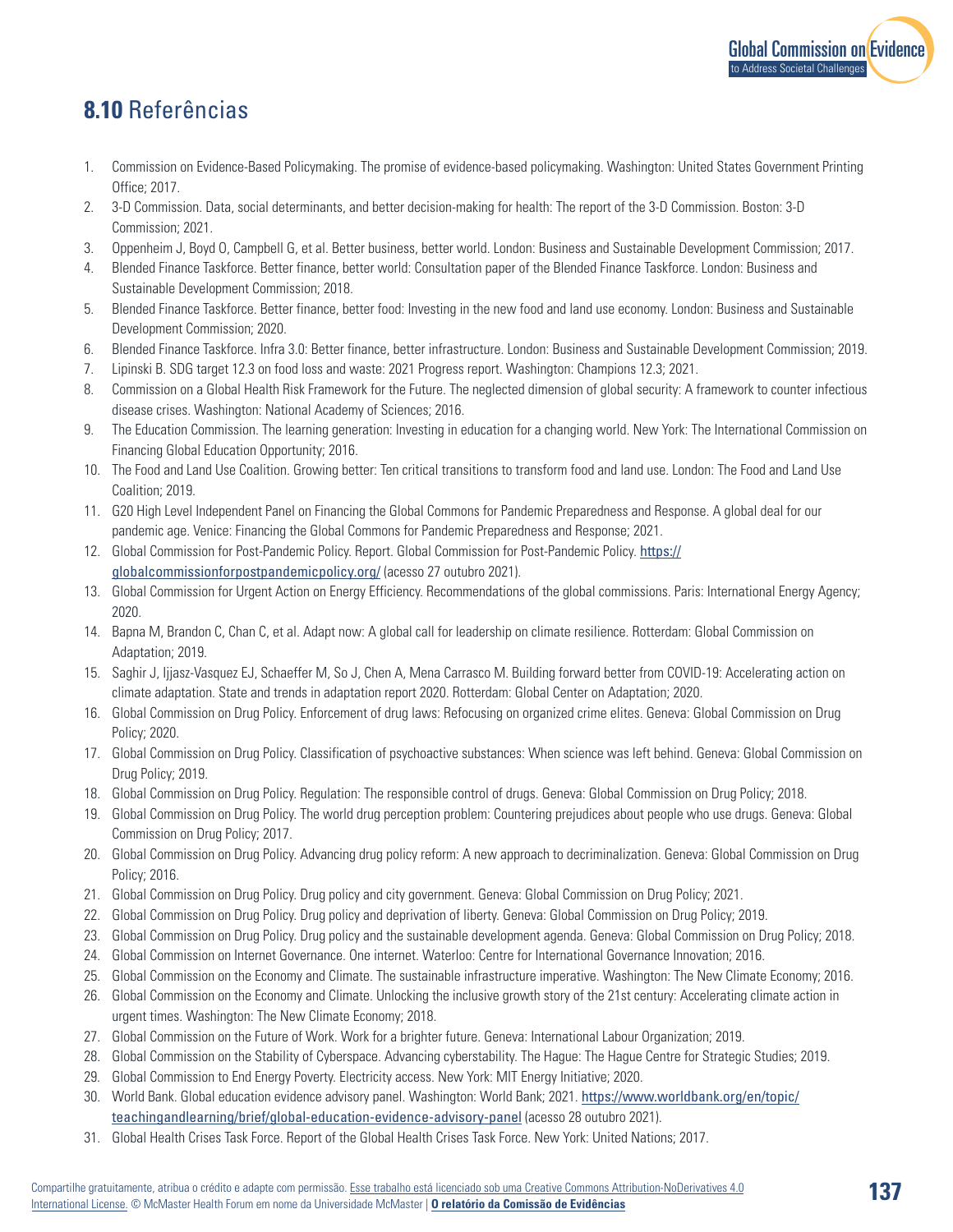

- 32. Global High-Level Panel on Water and Peace. A matter of survival. Geneva: Swiss Agency for Development and Cooperation; 2017.
- 33. Global Ocean Commission. The future of our ocean: Next steps and priorities. Oxford: Somerville College; 2016.
- 34. Global Task Force on Cholera Control. Ending cholera: A global roadmap to 2030. Annecy: Mérieux Foundation; 2017.
- 35. Global Zero. Global Zero action plan. Paris: Global Zero; 2017. <https://www.globalzero.org/reaching-zero/> (acesso 28 outubro 2021).
- 36. Horton R, Araujo EC, Bhorat H, et al. Final report of the expert group to the high-level commission on health employment and economic growth. Geneva: World Health Organization; 2016.
- 37. High Level Panel for Sustainable Ocean Economy. Ocean solutions that benefit people, nature and the economy. Washington: World Resources Institute; 2020.
- 38. High Level Panel of Experts on Food Security and Nutrition. Promoting youth engagement and employment in agriculture and food systems. A report by the High Level Panel of Experts on Food Security and Nutrition of the Committee on World Food Security. Rome: Food and Agriculture Organization; 2021.
- 39. High Level Panel of Experts on Food Security and Nutrition. Food security and nutrition: Building a global narrative towards 2030. A report by the High Level Panel of Experts on Food Security and Nutrition of the Committee on World Food Security. Rome: Food and Agriculture Organization; 2020.
- 40. High Level Panel of Experts on Food Security and Nutrition. Agroecological and other innovative approaches for sustainable agriculture and food systems that enhance food security and nutrition. A report by the High Level Panel of Experts on Food Security and Nutrition of the Committee on World Food Security. Rome: Food and Agriculture Organization; 2019.
- 41. High Level Panel of Experts on Food Security and Nutrition. Multi-stakeholder partnerships to finance and improve food security and nutrition in the framework of the 2030 agenda. A report by the High Level Panel of Experts on Food Security and Nutrition of the Committee on World Food Security. Rome: Food and Agriculture Organization; 2018.
- 42. High Level Panel of Experts on Food Security and Nutrition. Nutrition and food systems. A report by the High Level Panel of Experts on Food Security and Nutrition of the Committee on World Food Security. Rome: Food and Agriculture Organization; 2017.
- 43. High Level Panel of Experts on Food Security and Nutrition. Sustainable forestry for food security and nutrition. A report by the High Level Panel of Experts on Food Security and Nutrition of the Committee on World Food Security. Rome: Food and Agriculture Organization; 2017.
- 44. High Level Panel of Experts on Food Security and Nutrition. Sustainable agricultural development for food security and nutrition: What roles for livestock? A report by the High Level Panel of Experts on Food Security and Nutrition of the Committee on World Food Security. Rome: Food and Agriculture Organization; 2016.
- 45. High Level Panel of Legal Experts on Media Freedom. Advice on promoting more effective investigations into abuses against journalists. London: International Bar Association; 2020.
- 46. Yeginsu C. Report on providing safe refuge to journalists at risk. High Level Panel of Legal Experts on Media Freedom. London: International Bar Association; 2020.
- 47. High Level Panel of Legal Experts on Media Freedom. A pressing concern: Protecting and promoting press freedom by strengthening consular support to journalists at risk. London: International Bar Association; 2020.
- 48. High Level Panel of Legal Experts on Media Freedom. Report on the use of targeted sanctions to protect journalists. London: International Bar Association; 2020.
- 49. High Level Panel on Access to Medicines. Promoting innovation and access to health technologies. New York: United Nations; 2016.
- 50. High Level Panel on Digital Interdependence. The age of digital interdependence. New York: United Nations; 2019.
- 51. High Level Panel on Humanitarian Financing. Too important to fail: Addressing the humanitarian financing gap. Istanbul: ReliefWeb; 2016.
- 52. High Level Panel on Internal Displacement. Shining a light on internal displacement: A vision for the future. Geneva: United Nations; 2021.
- 53. High Level Panel on International Financial Accountability TaIfAtA. Financial integrity for sustainable development. New York: United Nations; 2021.
- 54. High Level Panel on the Future of Multilateral Development Banking. Multilateral development banking for this century's development challenges: Five recommendations to shareholders of the old and new multilateral development banks. Washington: Center for Global Development; 2016.
- 55. High Level Panel on Water. Making every drop count: An agenda for water action. New York: United Nations; 2018.
- 56. High Level Panel on Women's Economic Empowerment. A call to action for gender equality and women's economic empowerment. Leave no one behind. New York: United Nations; 2016.
- 57. High Level Panel on Women's Economic Empowerment. Taking action for transformational change on women's economic empowerment. Leave no one behind. New York: United Nations; 2017.
- 58. The Independent Panel for Pandemic Preparedness and Response. COVID-19: Make it the last pandemic. Geneva: World Health Organization; 2021.
- 59. International Commission on the Future of Food and Agriculture. Manifesto on food for health: Cultivating biodiversity, cultivating health. New Delhi: Navdanya International; 2019.